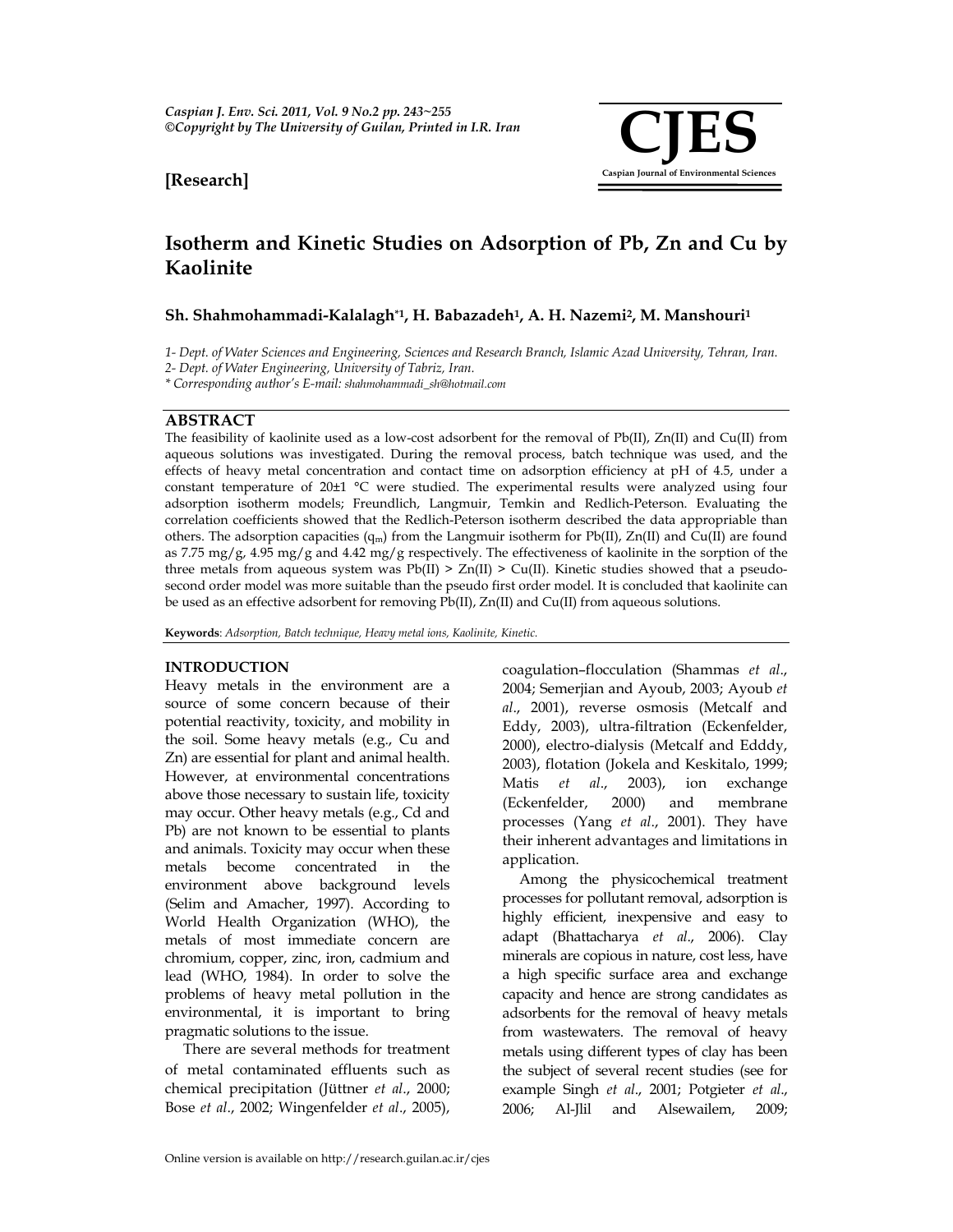Bhattacharyya and Gupta, 2008; Chantawong *et al*., 2003; Zhu *et al*., 2008).

 This study investigated the feasibility of kaolinite used as a low-cost adsorbent for the removal of Pb(II), Cu(II) and Zn(II) from aqueous solution. The sorption capacity of kaolinite was evaluated using four equilibrium isotherm models (Freundlich, Langmuir, Temkin and Redlich-Peterson isotherm models) and the sorption dynamics were analyzed using pseudo first order and pseudo second order kinetic models.

#### **MATERIALS AND METHODS Materials**

The materials used in this study are

kaolinite (from the Iran china clay industries Co.) and chemical materials such as solutions and reagents. Kaolinite was used as the adsorbent. The chemical composition and some physical properties of kaolinite are presented in Table 1. The molecular structure of kaolinite is sketched in Figure 1 (Vimonses *et al*., 2009). Its structural formula is  $Al_2Si_2O_5OH_4$ . The elements contained in pure kaolinite are arranged to form one silica sheet and one alumina sheet (Bohn *et al.*, 1985; Sposito, 1989; Yong *et al.*, 1992). Solutions of selected heavy metals (lead, copper and zinc) were used as the adsorbate for batch adsorption experiments. With reference to the soi1 profile and groundwater contamination, a low pH for solution was chosen. Accordingly, hydrochloric acid was used to adjust the pH of each solution to 4.5.



**Fig 1.** Molecular structure of kaolinite (Vimonses *et al*., 2009).

**Table 1.** The chemical composition and some physical properties of kaolinite used in the

| present study                  |                              |  |  |  |
|--------------------------------|------------------------------|--|--|--|
| Constituents                   | Quantity $(\%)$              |  |  |  |
| $Al_2O_3$                      | 38.60                        |  |  |  |
| SiO <sub>2</sub>               | 45.71                        |  |  |  |
| Fe <sub>2</sub> O <sub>3</sub> | 0.38                         |  |  |  |
| TiO <sub>2</sub>               | 1.15                         |  |  |  |
| CaO                            | 0.10                         |  |  |  |
| MgO                            | 0.34                         |  |  |  |
| Na <sub>2</sub> O              | 0.31                         |  |  |  |
| $K_2O$                         | 0.10                         |  |  |  |
| Loss on ignition               | 13.31                        |  |  |  |
| Cation exchange capacity       | 8 meq/l00g                   |  |  |  |
| Mean particle size             | 59×10 <sup>-4</sup> cm       |  |  |  |
| Surface area                   | $12.76 \text{ m}^2/\text{g}$ |  |  |  |
| Porosity                       | 0.42                         |  |  |  |
| Density                        | $1.49$ g/cm <sup>3</sup>     |  |  |  |

#### **Batch Adsorption Experiments**

 Suspensions were prepared on dry solid basis into a uniform powdery texture and mixed with various concentrations of metal solutions. The initial concentration of Pb, Cu and Zn solutions were selected as 50, 200, 500, 1000, and 2000 mgL-1. These metal concentrations were selected to cover a wide range most commonly found in sewage sludge, some industrial wastes, and municipal solid wastes. The solutions of heavy metals were applied to the kaolinite at 1:10 (solid: solution ratio); i.e., 40 g of dry kaolinite and 400 mL of solutions. The mixed solutions are mounted on the stirrer plate during experimental period, to prevent any possible sedimentation, and to provide proper agitation. Following agitation, 15 mL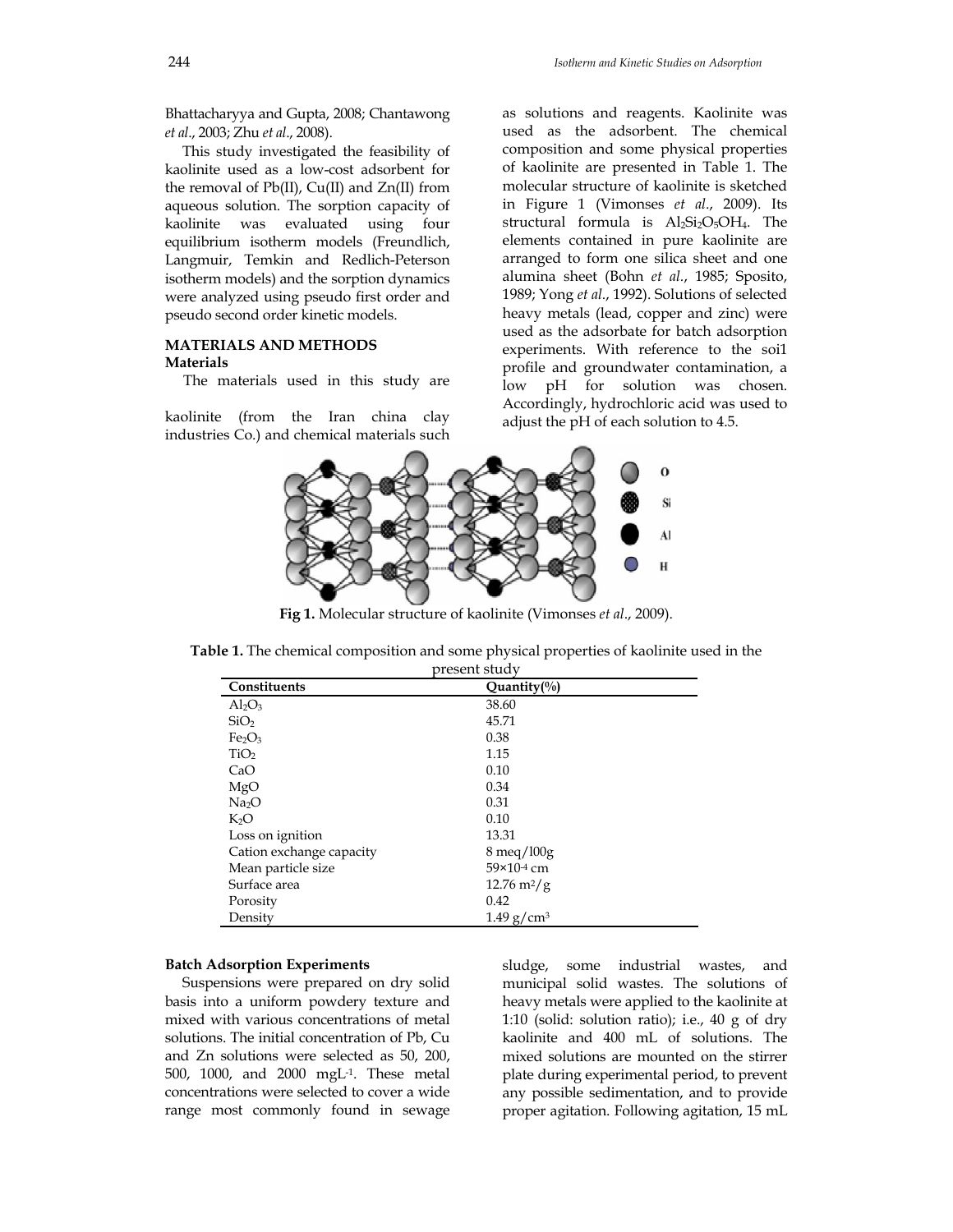aliquots were removed to determine metal concentrations. Aliquots were then centrifuged at 6000 rpm for 10 minutes. The final metal concentration in the supernatant (or liquid phase) was measured on an AAS. The total initial metal concentration minus the metal concentration in the supernatant was taken as the metal adsorbed by kaolinite. Experiments were conducted at room temperature (20±1 °C), over a range of metal concentrations, keeping the initial pH constant (without replication).

#### **Data Evaluation**

 The amount of Pb(II), Zn(II) and Cu(II) adsorbed by kaolinite was determined using a mass balance equation expressed in equation 1.

$$
q_e = \frac{v(c_0 - c_e)}{m} \tag{1}
$$

where *qe* is metal concentration on the kaolinite (mg/g) at equilibrium, *Ce* is metal concentration in solution (mg/L) at equilibrium, *C0* is initial metal concentration in solution (mg/L), *v* is volume of initial metal solution used (L), and *m* is mass of kaolinite used (g).

## **RESULTS AND DISCUSSION Effect of Contact Time and Initial Metal Ion Concentration**

 Contact time is an important parameter because this factor determines the adsorption kinetics of an adsorbate at a given initial concentration of the adsorbate. The effect of contact time on the heavy metal ions adsorption by kaolinite was investigated for 120 hours (Figs. 2, 3 and 4).

The kinetic studies were carried out for different initial concentrations 50, 500 and 2000 mg/L for Pb(II), Zn(II) and Cu(II) ions on kaolinite at 20±1 °C and pH of 4.5. Figures (2-4) show the amount of metal ions adsorbed on kaolinite as a function of time and concentration. A similar trend is observed for three metal ions adsorbed from the aforementioned figures. Also, it can be seen that the adsorbed concentrations are zero at the beginning. Within a short time period they vary considerably and then they end up with a very gradual and quite narrow variation range. The initial rapid phase is due to the presence of large number of vacant sites, leading to increase in concentration gradient between adsorbate in solution and the adsorbent surface. As time proceeds, this concentration is reduced due to the accumulation of metal concentrations on the vacant sites, leading to decrease in gradient the adsorption rate. The time of reaching equilibrium depends on the initial concentration of the metal; i.e. the lower the initial concentration, the shorter the equilibrium time interval. If the initial concentration is about 50 mg/L, the time of reaching equilibrium is about 12 hours. In the case of concentrations of about 500 and 2000 mg/L, the time of reaching equilibrium is about 24 and 48 hours, respectively. Thus, to be conservative in obtaining the equilibrium concentration of adsorbed Pb(II), Zn(II) and Cu(II) ions, a minimum of 48 hours is recommended to keep the test running. It also shows that increases in initial metals ion concentration increased the amount of metal ions uptake per unit weight of kaolinite (mg/g), as was expected.



**Fig 2.** Effect of contact time and initial Pb(II) concentration on the adsorption of Pb(II).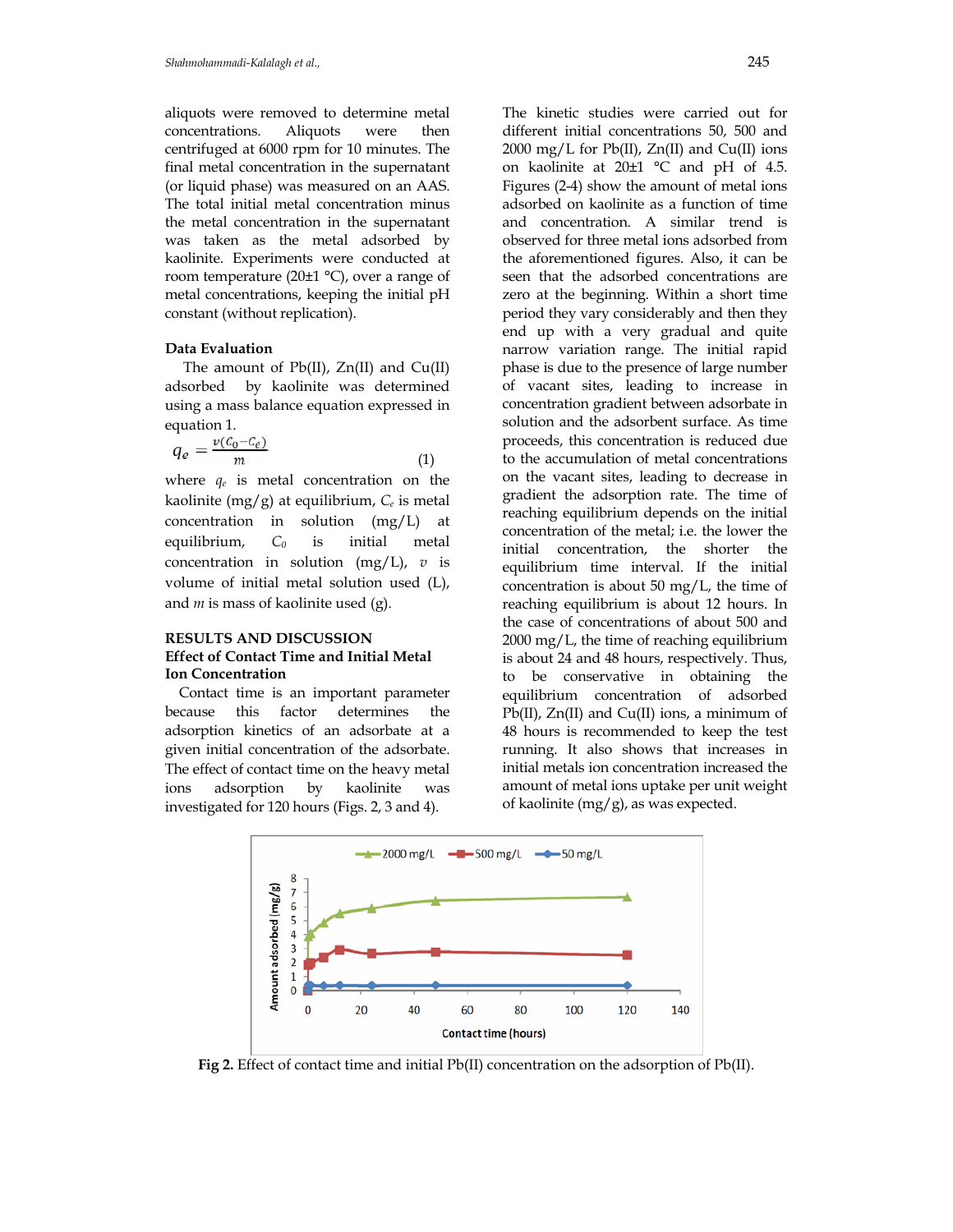

**Fig 3.** Effect of contact time and initial Zn(II) concentration on the adsorption of Zn(II).



**Fig 4.** Effect of contact time and initial Cu(II) concentration on the adsorption of Cu(II).

#### **Adsorption Isotherms**

 Adsorption isotherms are mathematical models that describe the distribution of the adsorbate specie among liquid and solid phases, based on a set of assumptions that are related to the heterogeneity/homogeneity of the solid surface, the type of coverage, and the possibility of interaction between the adsorbate specie. In this study, equilibrium data were analyzed using the Freundlich, Langmuir, Temkin and Redlich-Peterson isotherms expression.

#### **Freundlich Equation**

 The Freundlich (1906) equation is an empirical equation based on adsorption on a heterogeneous surface. The equation is commonly represented as:

$$
q_e = K_F C_e^{-1/n} \tag{2}
$$

Eq. (2) can be expressed in its linear form as:

$$
Lnq_e = LnK_F + \frac{1}{n} LnC_e
$$

Where *Ce* (mg/L) is the equilibrium concentration and *qe* (mg/g) is the amount adsorbed metal ion per unit mass of the adsorbent. The constant *n* is the Freundlich equation exponent that represents the parameter characterizing quasi-Gaussian energetic heterogeneity of the adsorption surface (Bansal and Goyal, 2005). *KF* (L/g) is the Freundlich constant indicative of the relative adsorption capacity of the adsorbent. The Freundlich exponent, *n*, should have values lying in the range of 1 to 10 for classification as favorable adsorption (citing from Chantawong *et al.,* 2003). The Freundlich model was chosen to estimate the adsorption intensity of the sorbate on the sorbent surface. The experimental data from the batch sorption study of the three metal ions on kaolinite were plotted logarithmically (Figure 5) using the linear Freundlich isotherm equation.

| Table 2. Freundlich isotherm parameters. |  |
|------------------------------------------|--|

(3)

| <b>Metal</b> ions | 1/n   | $K_F(L/g)$ | r <sup>2</sup> |  |
|-------------------|-------|------------|----------------|--|
| Pb(II)            | 0.593 | 0.101      | 0.983          |  |
| $\text{Zn(II)}$   | 0.735 | 0.019      | 0.971          |  |
| Cu(II)            | 0.730 | 0.016      | 0.979          |  |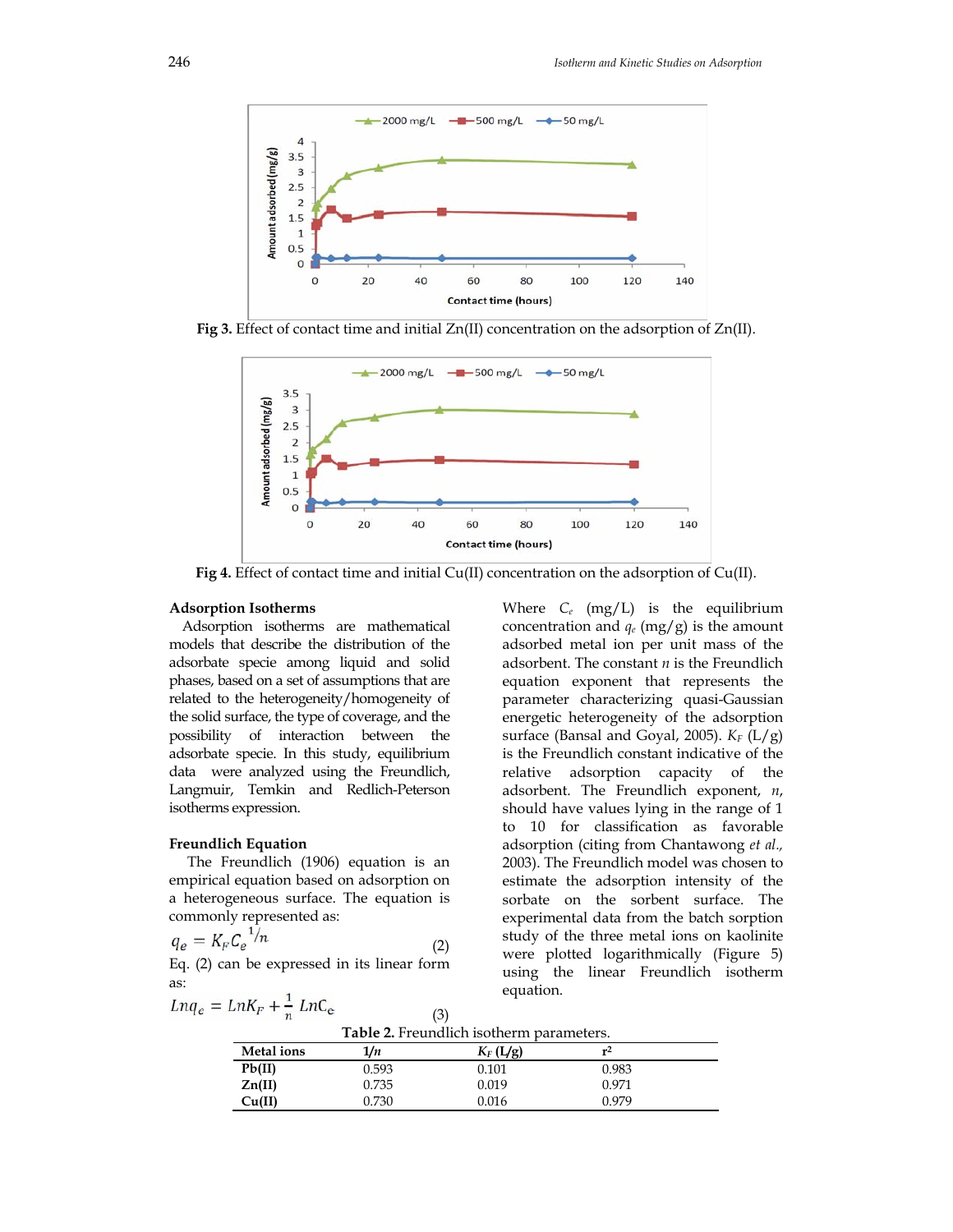The linear Freundlich isotherm constants for Pb(II), Zn(II) and Cu(II) on kaolinite are presented in Table 2. The Freundlich isotherm parameter 1/*n* measures the adsorption intensity of metal ions on the kaolinite. The high 1/*n* value of Zn(II)  $(0.735)$  in relation to Cu(II)  $(0.730)$ and Pb(II) (0.593), first indicate the preferential sorption of Zn(II) than Cu(II) and Pb(II) probably due to its smaller ionic radius and secondly shows the ability of the kaolinite to remove these three metal ions from solution even at high concentrations. The ultimate adsorption

capacity *KF*, of the adsorbent was calculated from the isothermal linear regression equation. The  $K_F$  value of  $Pb(II)$  $(0.101 \text{ L/g})$  is greater than that of  $Zn(II)$  $(0.019 \text{ L/g})$  and  $Cu(II)$   $(0.016 \text{ L/g})$ , suggesting and confirming that Pb(II) has greater adsorption tendency towards the kaolinite than the other two metals. This remarkable difference is due to the considerable difference among the hydrated radii of these metals (hydrated radii of Pb(II), Zn(II), and Cu(II) are about 4.5, 6.0, and 6.0 A°, respectively). The smaller the hydrated radius, the higher affinity for adsorption onto the kaolinite.



**Fig 5.** Freundlich equilibrium isotherm model for the sorption of the three metal ions onto kaolinite.

## **Langmuir Model**

 The Langmuir (Langmuir, 1918) model assumes that uptake of metal ions occurs on a homogenous surface by monolayer adsorption without any interaction between adsorbed ions. The Langmuir equation may be written as:

$$
q_e = \frac{q_m K_L C_e}{1 + K_L C_e}
$$
  
(4)

Eq. (4) can be expressed in its linear form as:

$$
\frac{c_e}{q_e} = \frac{1}{q_{mK_L}} + \frac{c_e}{q_m}
$$
\n(5)

where  $q_e$  is the amount adsorbed  $(mg/g)$ , *Ce* is the equilibrium concentration of the metal ion  $(mg/L)$ ,  $q_m$   $(mg/g)$  is the maximum amount of adsorbed metal ion per unit mass of sorbent corresponding to complete coverage of the adsorptive sites, *KL* (L/mg) is the Langmuir constant related to the energy of adsorption.

 The Langmuir isotherm model was chosen for the estimation of maximum adsorption capacity corresponding to complete monolayer coverage on the kaolinite surface. The plots of specific sorption  $(C_e/q_e)$  against the equilibrium concentration  $(C_e)$  for Pb(II), Zn(II) and Cu(II) are shown in Figure 6 and the linear isotherm parameters, *qm*, *KL* and the coefficient of determinations are presented in Table 3. The sorption capacity, *qm*, which is a measure of the maximum sorption capacity corresponding to complete monolayer coverage showed that the kaolinite had a mass capacity for  $Pb^{2+}$  (7.75) mg/g) than  $Zn^{2+}$  (4.95 mg/g) and  $Cu^{2+}$ (4.42 mg/g). The adsorption coefficient, *KL* that is related to the apparent energy of sorption for  $Pb^{2+}$  (3.07×10<sup>-3</sup> L/g) was greater than that of  $Zn^{2+}$  (1.46×10<sup>-3</sup> L/g) and Cu<sup>2+</sup> (1.32×10<sup>-3</sup> L/g). The data in Table 3 further indicated that, the effectiveness of kaolinite in the sorption of the three metals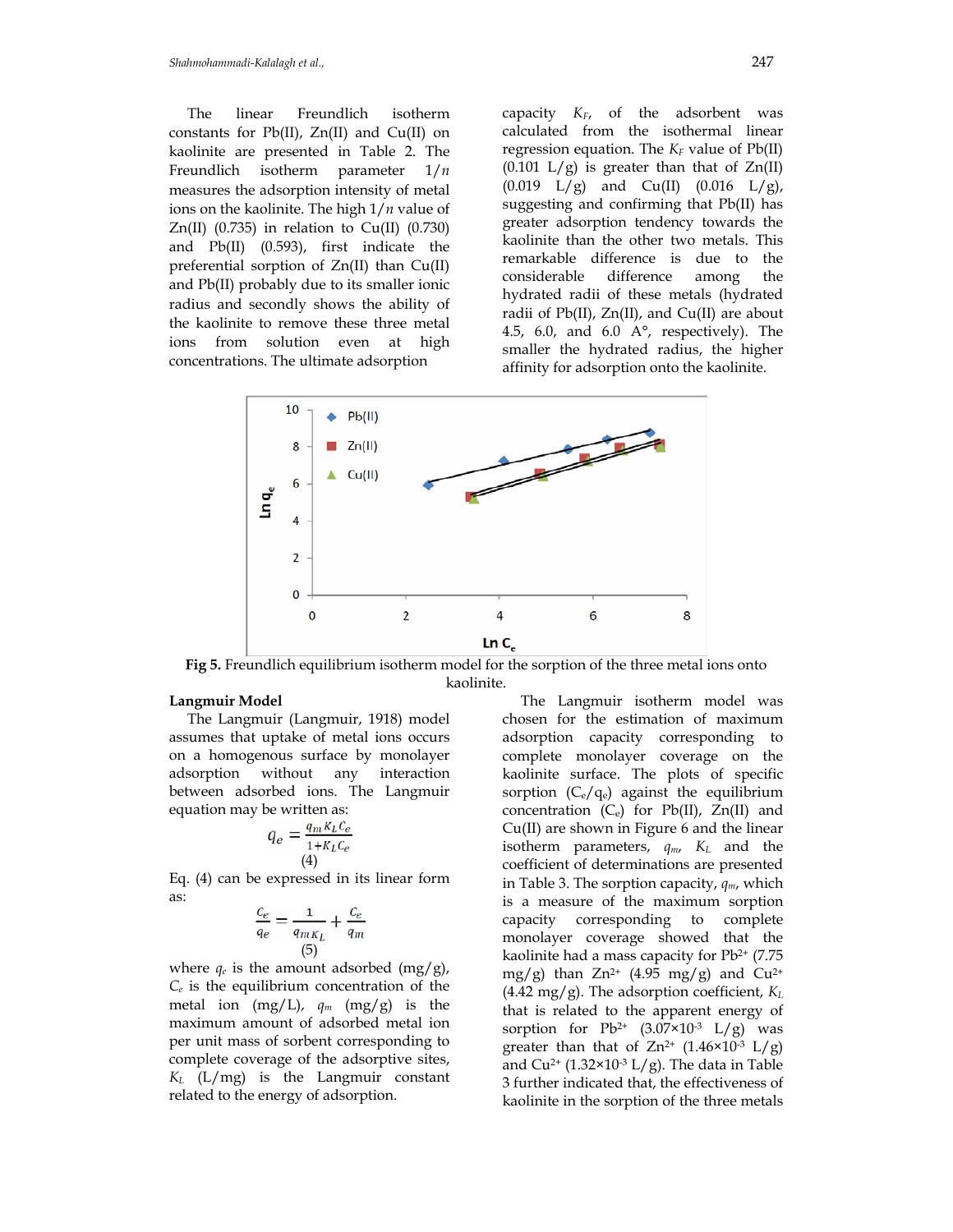from an aqueous system was Pb(II) >  $Zn(II)$  > Cu(II). This preferential sorption behavior could be explained in terms of ionic radii of the metal ions  $(Pb(II) = 1.19)$  A°; Zn(II) = 0.70 A°; Cu(II) = 0.57A°). The element with smaller ionic radius will compete faster for exchange sites than those of larger ionic radius.



**Fig 6.** Langmuir equilibrium isotherm model for the sorption of the three metal ions onto kaolinite.

|      |              | Table 3. Linear Langmuir isotherm parameters. |  |
|------|--------------|-----------------------------------------------|--|
| ions | $q_m$ (mg/g) | $K_L$ (L/g)                                   |  |

| <b>Metal</b> ions | $q_m$ (mg/g) | $K_L(L/g)$ | r <sup>2</sup> |  |
|-------------------|--------------|------------|----------------|--|
| Pb(II)            | 7.75         | 3.07 E-03  | 0.973          |  |
| Zn(II)            | 4.95         | 1.46 E-03  | 0.977          |  |
| Cu(II)            | 4.42         | 1.32 E-03  | 0.982          |  |

 Furthermore favorability of adsorption of the three metal ions on the kaolinite was tested using the essential features of the Langmuir isotherm model, expressed in terms of a dimensionless constant called separation factor *S<sub>F</sub>*, which is defined by the following relationship:

 $S_F = 1/(1 + K_L C_o)$  (6)

Where *KL* (L/mg) is Langmuir isotherm constant and *Co* (mg/L) is initial metal ion concentration. The  $S_F$  value for the adsorption of Pb(II), Zn(II) and Cu(II) on

kaolinite at initial concentration of 50 mg/L (lowest concentration studied) and 2000 mg/L (highest concentration studied) are listed in Table 4. The separation parameters for the three metals are less than unity indicating that kaolinite is an appropriate adsorbent for the three metal ions. The smaller *SF* value indicates a highly favorable adsorption. However, *SF* value of Cu(II)> Zn(II)> Pb(II), indicates that in a mixed metal ion system, Pb(II) will compete for binding sites faster than Zn(II) and Cu(II).

Table 4. Separation factor *S<sub>F</sub>* for adsorption of Pb(II), Zn(II) and Cu(II) on kaolinite.

| <b>Metal</b> ions |                         | Initial concentration     |  |  |  |  |
|-------------------|-------------------------|---------------------------|--|--|--|--|
|                   | $C_0 = 50 \text{ mg/L}$ | $C_0 = 2000 \text{ mg/L}$ |  |  |  |  |
| Pb(II)            | 0.867                   | 0.140                     |  |  |  |  |
| Zn(II)            | 0.932                   | 0.255                     |  |  |  |  |
| Cu(II)            | 0.938                   | 0.275                     |  |  |  |  |

#### **Temkin Isotherm Equation**

 The Temkin isotherm equation assumes that the heat of adsorption of all the molecules in layer decreases linearly with coverage due to adsorbent-adsorbate

interactions, and that the adsorption is characterized by a uniform distribution of the bonding energies, up to some maximum binding energy (Temkin, 1940). The Temkin isotherm is represented by the following equation: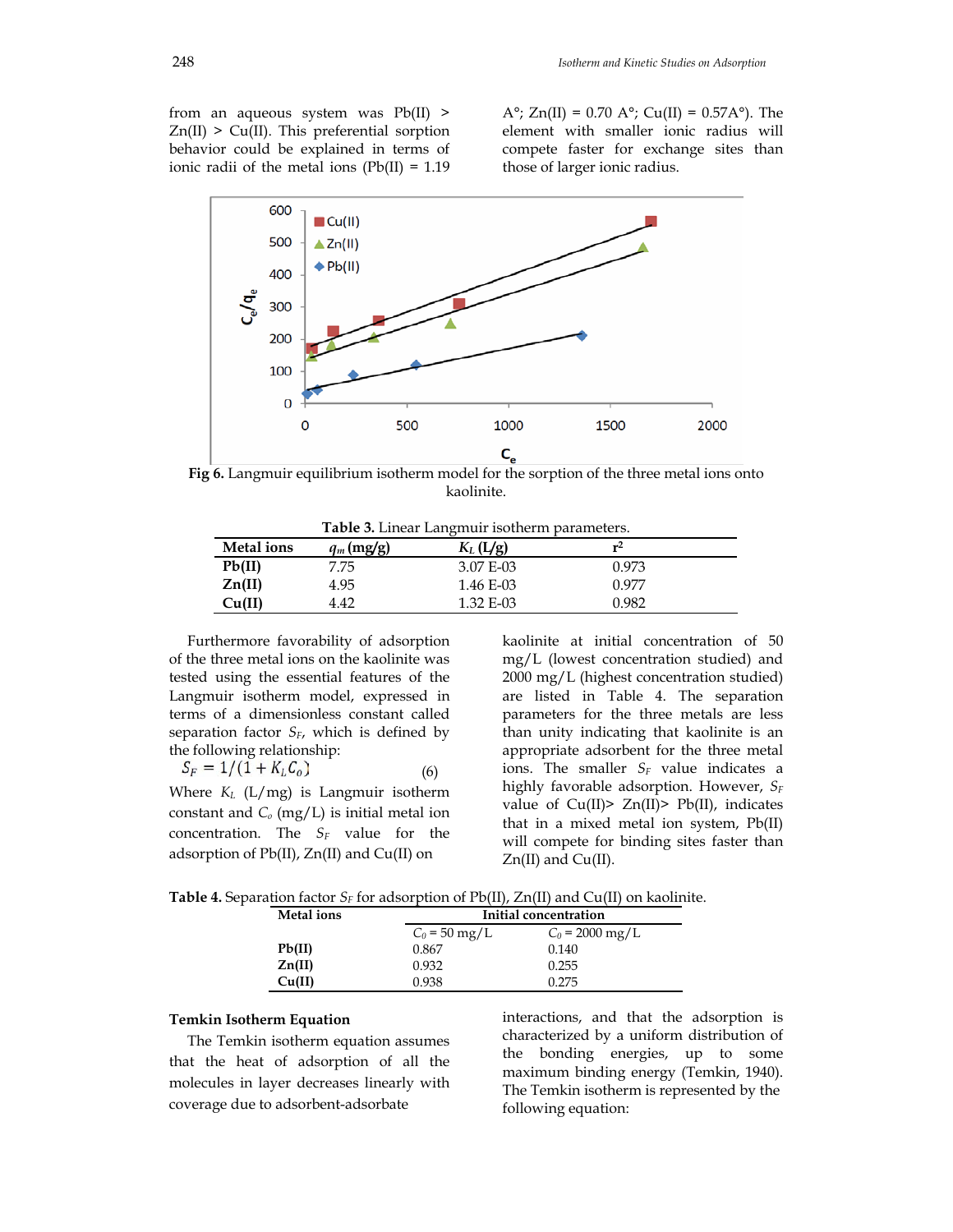$$
q_e = \frac{RT}{b} Ln(K_T C_e)
$$
\n<sup>(7)</sup>

Equation (9) can be expressed in its linear form as:

 $q_e = B_T ln K_T + B_T Ln C_e$  (8)

Where, *T* is the absolute temperature (K), *R* is the universal gas constant (8.314  $J/mol.K$ ,  $K_T$  is the equilibrium binding constant ( $L/mg$ ), and  $b_T$  is the variation of

adsorption energy (kJ/mol).  $B_T$  is Temkin constant related to the heat of adsorption  $(kJ/mol)$ .

 The Temkin adsorption isotherm model was chosen to evaluate the adsorption potentials of the adsorbent for adsorbates. The Temkin isotherm plot for the three metal ions are presented in Figure 7 and the isotherm parameters is given in Table 5.



**Fig 7.** Temkin equilibrium isoterm model for the sorption of the three metal ions onto kaolinite.

The Temkin adsorption potential,  $K_T$ , of kaolinite for Pb(II), Zn(II) and Cu(II) are 0.070, 0.029 and 0.027 respectively, indicating a lower kaolinite-metal ion potential for Cu(II) probably due to its small ionic radius. The Temkin constant, *bT*, related to heat of sorption for the three metal ions were 1.961 kJ/mol, 2.882

kJ/mol and 3.305 kJ/mol for Pb(II),  $Zn(II)$ and Cu(II) respectively. It has been reported (Ho *et al*., 1996) that the typical range of bonding energy for ion-exchange mechanism is 8-16 kJ/mol. The low values in this study indicates a weak interaction between sorbate and sorbent, supporting an ion-exchange mechanism for the present study.

| <b>Metal</b> ions | $K_T(L/mg)$ | $b_T$ (kj/mol) | $r^2$ |  |
|-------------------|-------------|----------------|-------|--|
| Pb(II)            | 0.070       | 1.961          | 0.924 |  |
| Zn(II)            | 0.029       | 2.882          | 0.937 |  |
| Cu(II)            | በ በን7       | 3.305          | 0.934 |  |
|                   |             |                |       |  |

**Table 5.** Temkin isotherm parameters.

## **Redlich-Peterson Model**

 Redlich–Peterson model is used as a compromise between Langmuir and Freundlich models, which can be written as (Redlich and Peterson, 1959):

$$
q_e = \frac{\kappa_{RP} c_e}{1 + \alpha_{RP} c_e^{\beta}}
$$
\n(9)

Eq. ( 9) can be expressed in its linear form as:

$$
\frac{c_e}{q_e} = \frac{1}{K_{RP}} + \frac{\alpha_{RP}}{K_{RP}} C_e^{\beta}
$$
\n<sup>(10)</sup>

where  $K_{RP}$  (L/g),  $a_{RP}$  (L/mmol) and  $\beta$  are Redlich-Peterson constants. The value of *β*

lies between 0 and 1. The Redlich–Peterson isotherm constants can be predicted from the plot between *C*<sub>*e*</sub> $q_e$  versus *C*<sub>*e*</sub><sup>β</sup>. However, this is not possible as the linearized form of Redlich–Peterson isotherm equation contains three unknown parameters *αRP*, *KRP* and *β*. Therefore, a minimization procedure is adopted to maximize the coefficient of determination r<sup>2</sup>, between the theoretical data for *qe* predicted from the linearized form of Redlich–Peterson isotherm equation and the experimental data. The Redlich–Peterson isotherm plot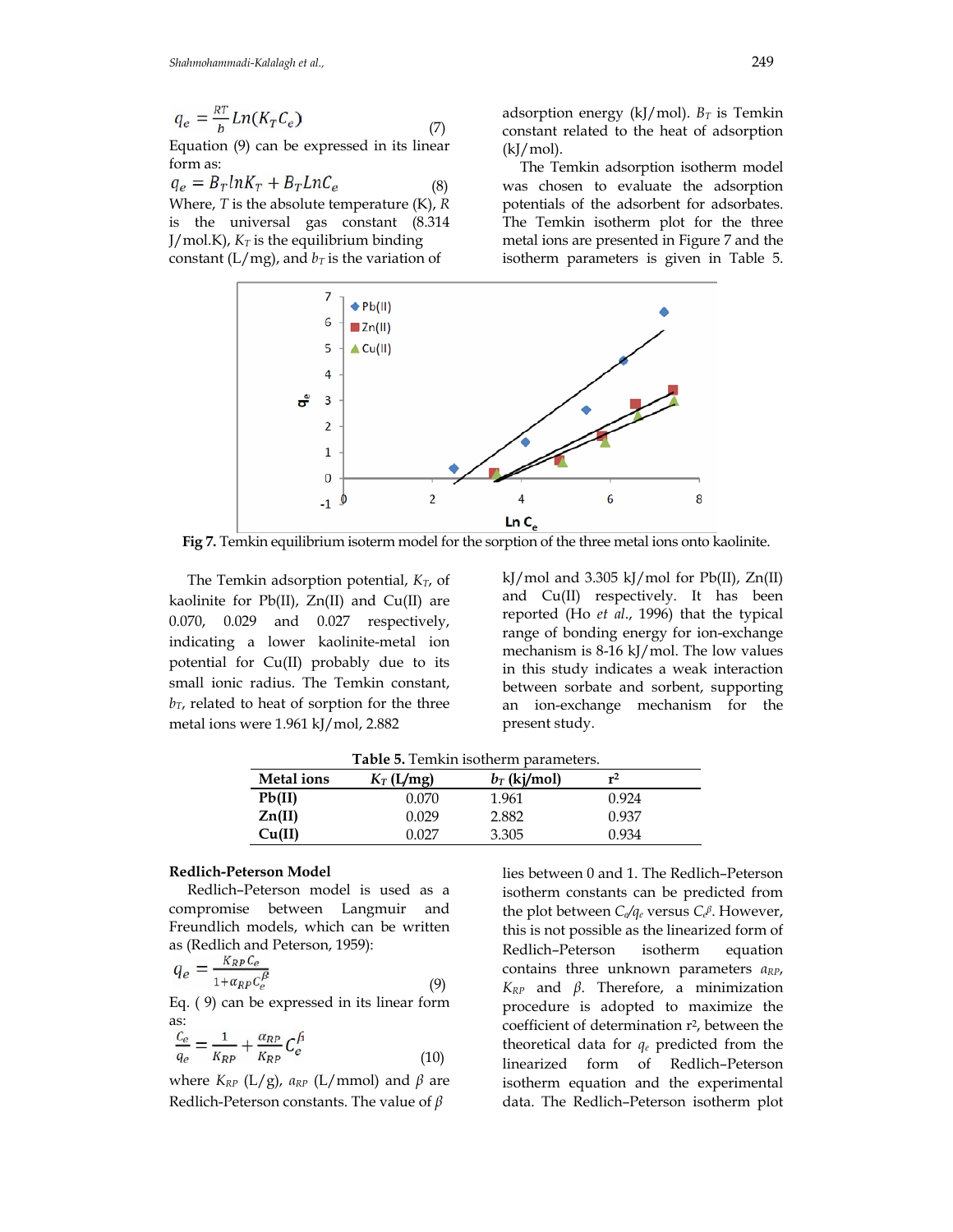for the three metal ions are presented in Figure 8 and the isotherm parameters is

given in Table 6.



**Fig 8.** Redlich–Peterson equilibrium isoterm model for the sorption of the three metal ions onto kaolinite.

The higher r<sup>2</sup> values for Redlich-Peterson shows that the experimental equilibrium data was found to follow Redlich–Peterson isotherm equation. This was expected, because a degree of heterogeneity (*β*) is

included and this equation can be used successfully at high solute concentrations (Guibal *et al*., 1998). Langmuir is a special case of Redlich–Peterson isotherm when constant  $\beta$  is unity.

**Table 6.** Redlich–Peterson isotherm parameters.

| <b>Metal</b> ions | $K_{RP}$ (L/g) | $a_{RP}$ (L/mmol) $\beta$ |      | r <sup>2</sup> |  |
|-------------------|----------------|---------------------------|------|----------------|--|
| Pb(II)            | 0.043          | 0.064                     | 0.67 | 0.995          |  |
| Zn(II)            | 0.007          | 0.001                     | 1.03 | 0.980          |  |
| Cu(II)            | 0.006          | $0.001\,$                 | 1.00 | 0.982          |  |

#### **Coefficients of Determination**

 It has been suggested that linearization plots may not be a significant basis to reject or accept a model (Horsfall and Vicente, 2007). To further analyze the suitability of the four models (Freundlich, Langmuir, Temkin and Redlich-Peterson), their fittness to the experimental data was assessed. The

fittness of the data was established using a single statistical parameter (r<sup>2</sup>) which is called the coefficient of determination. The coefficient of determination values for the four models as shown in Table 7 shows that the four models are applicable in describing the data (as all  $r^2$  > 0.90) with the Redlich-Peterson model being more appropriate.

| <b>Table 7.</b> Adsorption isotherm coefficients of determination $(r^2)$ . |  |  |
|-----------------------------------------------------------------------------|--|--|
|-----------------------------------------------------------------------------|--|--|

| Adsorption       |        | <b>Heavy metals</b> |                 |  |  |  |  |
|------------------|--------|---------------------|-----------------|--|--|--|--|
| isotherms        | Pb(II) | Cu(II)              | $\text{Zn(II)}$ |  |  |  |  |
| Freundlich       | 0.983  | 0.979               | 0.971           |  |  |  |  |
| Langmuir         | 0.973  | 0.982               | 0.977           |  |  |  |  |
| Temkin           | 0.924  | 0.934               | 0.937           |  |  |  |  |
| Redlich-Peterson | 0.995  | 0.982               | 0.977           |  |  |  |  |

 Due to the bias resulting from linearization, the internal structure not accessible at first glance of the r2 values in Table 7 were determined by two-way analysis of variance (ANOVA) without replication (P<0.05). The summary of the statistical analysis is presented in Table 8A and B. Consideration of the comparative

magnitudes of the  $r^2$  values (Table 8A) suggest that the Redlich-Peterson isotherm model does provide a better model for the sorption systems and that  $Cu(II)$ experimental data exhibits a better fitting to the four isotherm models. However, the two-way ANOVA results (Table 8B) indicate significant difference between the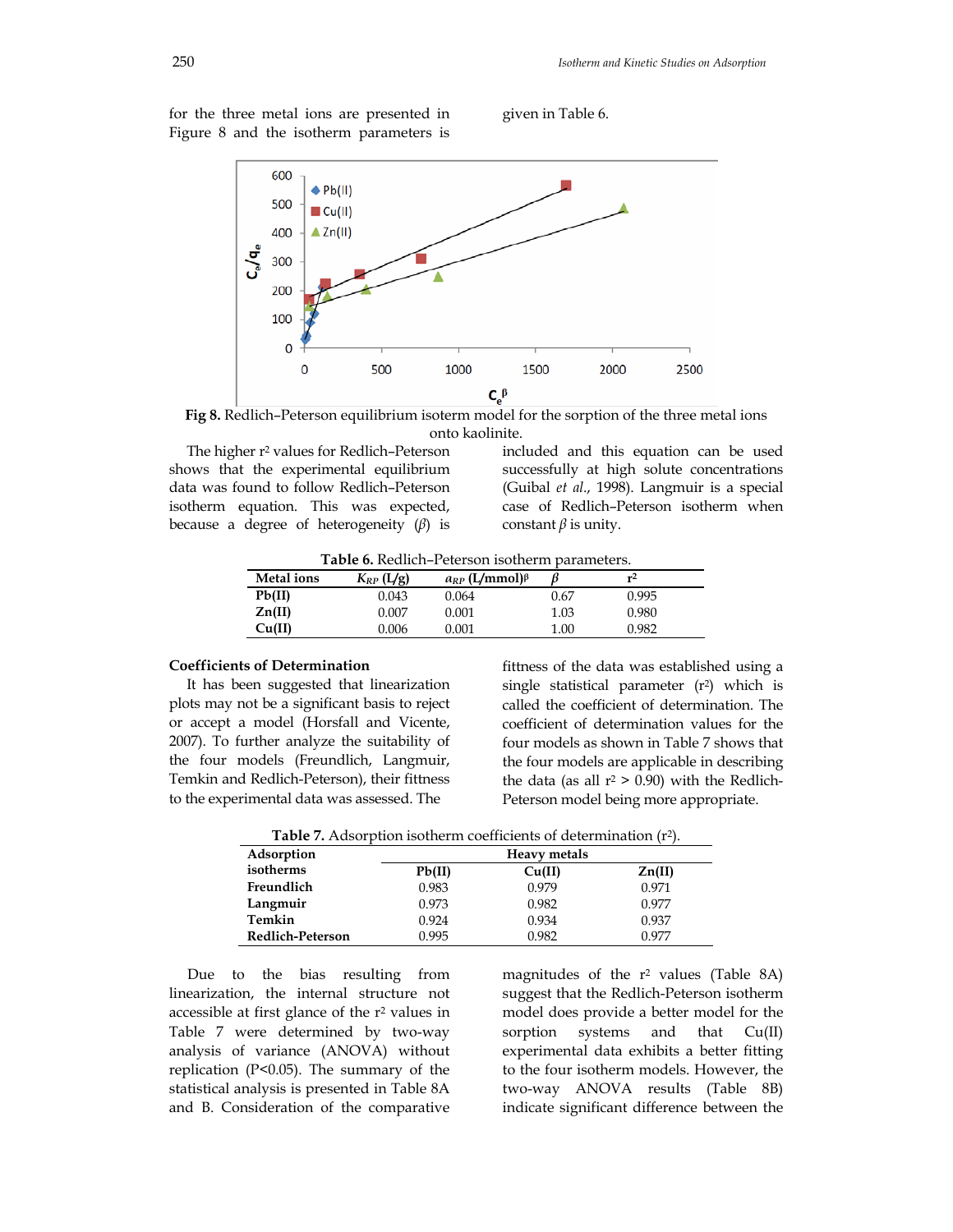four isotherm models in describing the sorption process of the three metal ions on kaolinite.

|  |  |  | <b>Table 8.</b> Two-way analysis of variance (ANOVA) without replication at $\alpha$ = 0.05. |  |
|--|--|--|----------------------------------------------------------------------------------------------|--|
|  |  |  |                                                                                              |  |

| А.<br>Summary             |                        |                |                        |          |                       |
|---------------------------|------------------------|----------------|------------------------|----------|-----------------------|
|                           | Count                  |                | Sum                    | Average  | Variance              |
| Freundlich                | 3                      |                | 2.933                  | 0.978    | $3.75 \times 10^{-5}$ |
| Langmuir                  | 3                      |                | 2.932                  | 0.977    | $2.05 \times 10^{-5}$ |
| Temkin                    | 3                      |                | 2.795                  | 0.932    | $4.65 \times 10^{-5}$ |
| Redlich-Peterson          | 3                      |                | 2.954                  | 0.985    | $8.65 \times 10^{-5}$ |
| Pb(II)                    | $\overline{4}$         |                | 3.875                  | 0.968    | $9.71 \times 10^{-4}$ |
| Cu(II)                    | $\overline{4}$         |                | 3.877                  | 0.969    | $5.54 \times 10^{-4}$ |
| Zn(II)                    | 4                      |                | 3.862                  | 0.965    | $3.69 \times 10^{-4}$ |
|                           |                        |                |                        |          |                       |
| <b>B.</b><br><b>ANOVA</b> |                        |                |                        |          |                       |
| Source of                 | SS                     | df             | MS                     | F        | Fcrit                 |
| variation                 |                        |                |                        |          |                       |
| Models                    | 52.98×10 <sup>-4</sup> | 3              | $17.66 \times 10^{-4}$ | $28.12*$ | 4.76                  |
| Metals                    | $0.330 \times 10^{-4}$ | $\overline{2}$ | $0.165 \times 10^{-4}$ | 0.263    | 5.14                  |
| Error                     | $3.770 \times 10^{-4}$ | 6              | $0.628 \times 10^{-4}$ |          |                       |
| Total                     | 57.08×10-4             | 11             |                        |          |                       |

\* Indicates a significant difference at the 95% confidence level.

#### **Adsorption Kinetics**

 Most of the sorption/desorption transformation processes of various solid phases are time-dependent. To understand the dynamic interactions of pollutants with solid phases and to predict their fate with time, knowledge of the kinetics of these processes is important (Sparks and Suarez, 1991; Sparks, 1989). Various kinetic models have been used by various researchers, whereas in this study the pseudo-first-order and pseudo-second-order models were studied.

#### **Pseudo-First Order Model**

 Pseudo-first order equation or Lagergren's kinetics equation (Lagergren, 1898) is widely used for the adsorption of an adsorbate from an aqueous solution.

$$
\frac{d\mathbf{q}_t}{dt} = k_1(q_e - q_t) \tag{11}
$$

After integration and applying boundary conditions  $t = 0$  to  $t = t$  and  $q_t = 0$  to  $q_t = q_t$ , the integrated form of equation (11) becomes:

$$
Ln(q_e - q_t) = Lnq_e - k_1t \tag{12}
$$

where  $q_t$  is the amount of metal adsorbed per unit of adsorbent (mg/g) at time *t*, *k1* is the pseudo-first order rate constant (L/min), and t is the contact time (min). The adsorption rate constant (*k1*) were calculated from the plot of  $ln(q_e - q_t)$  against *t*.

#### **Pseudo- Second Order Model**

 Ho and McKay, (1999) presented the pseudo-second order kinetic as:<br>  $\frac{dq_t}{dt} = k_2(q_e - q_t)^2$  (13) For the boundary conditions  $t = 0$  to  $t = t$ and  $q_t = 0$  to  $q_t = q_t$ , the integrated form of Eq. (13) becomes:<br>  $\frac{t}{q_t} = \frac{1}{k_2 q_e^2} + (\frac{1}{q_e})t$  $(14.a)$ where  $k_2$  is the pseudo-second order rate constant  $(g/mg,min)$ . The initial

adsorption rate, *h* (mg/g.min) at *t→0* is defined as:

$$
h = k_2 q_e^2 \tag{14.b}
$$

The  $h$ ,  $q_e$  and  $k_2$  can be obtained by linear plot of *t/qt* versus *t*.

 Kinetic studies for the adsorption of Pb(II), Zn(II) and Cu(II) on kaolinite were conducted using pseudo-first order and pseudo second order kinetic models which are shown in Figs. 9a and b. Pseudo second order kinetic plot of (*t/qt*) versus (*t*) gave the perfect straight line for the adsorption of all metal ions onto kaolinite indicating that adsorption reaction can be approximated with pseudo-second order kinetic model. The values of model parameters *k1*, *k2*, *h*, *qe* and correlation coefficients  $(r^2)$  are obtained from the plots and presented in Table 9. As shown in this table, the correlation coefficients for the second order rate equation, for all the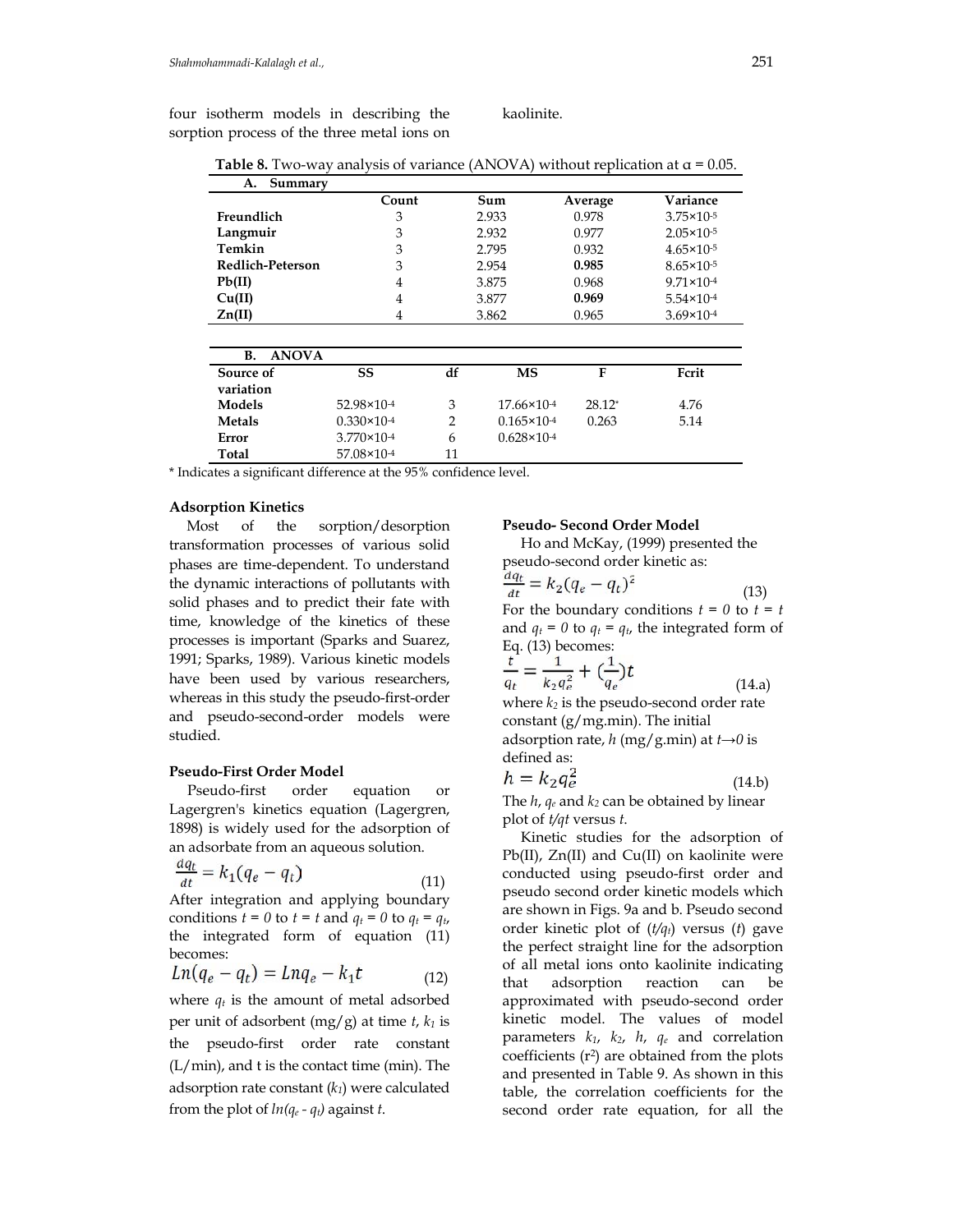metals, are greater than 0.99 and substantially higher than that for the firstorder rate equation. And also, the *qe* values calculated from the second order kinetic

model agree well with the experimental values. This show that the adsorption of lead, zinc and copper can be represented by the pseudo second-order model.



**Fig 9.** Kinetic models for the adsorption of lead, zinc and copper on kaolinite ( $C_0$ =2000 mg/L, pH=4.5, Temprature = 20±1°C) (**a**) Pseudo-first order and (**b**) Pseudo-second order model.

 The rate constant of pseudo-second order adsorption  $(k_2)$  obtained for  $Pb(II)$ was found to be lower than that computed for Zn(II) and Cu(II) (Table 9). This indicates that the uptake of Pb(II) onto kaolinite from aqueous solution was more rapid and favorable. It can be observed that the initial adsorption rate, *h*  $(mg/g.min)$ , is higher for Pb(II) than  $Zn(II)$ and Cu(II). This is an indication that initial adsorption of Pb(II) by kaolinite was faster and in a mixture of metals of this group, Pb(II) may be quantitatively removed before others.

**Table 9**. Parameters of the kinetic models for the adsorption of Pb(II), Zn(II) and Cu(II) onto kaolinite (C<sub>0</sub>=2000 mg/L, pH=4.5, Temprature =  $20\pm1^{\circ}$ C).

| Heavy  | .           | Pseudo-first order   |                      |        | Pseudo- second order  |                      |       |                |
|--------|-------------|----------------------|----------------------|--------|-----------------------|----------------------|-------|----------------|
| metals | $q_{e,exp}$ | K1                   | <i><b>Gercal</b></i> | $r^2$  | $\mathbf{k}_2$        | <i><b>Gercal</b></i> |       | r <sup>2</sup> |
| Pb(II) | 6.41        | $1.1 \times 10^{-3}$ | 2.41                 | 0.9743 | $1.97 \times 10^{-3}$ | 6.47                 | 0.082 | 0.9970         |
| Zn(II) | 3.41        | $1.3 \times 10^{-3}$ | 1.51                 | 0.9879 | $3.26 \times 10^{-3}$ | 3.46                 | 0.039 | 0.9969         |
| Cu(II) | 3.00        | $1.3 \times 10^{-3}$ | 1.30                 | 0.9616 | $3.77 \times 10^{-3}$ | 3.04                 | 0.035 | 0.9969         |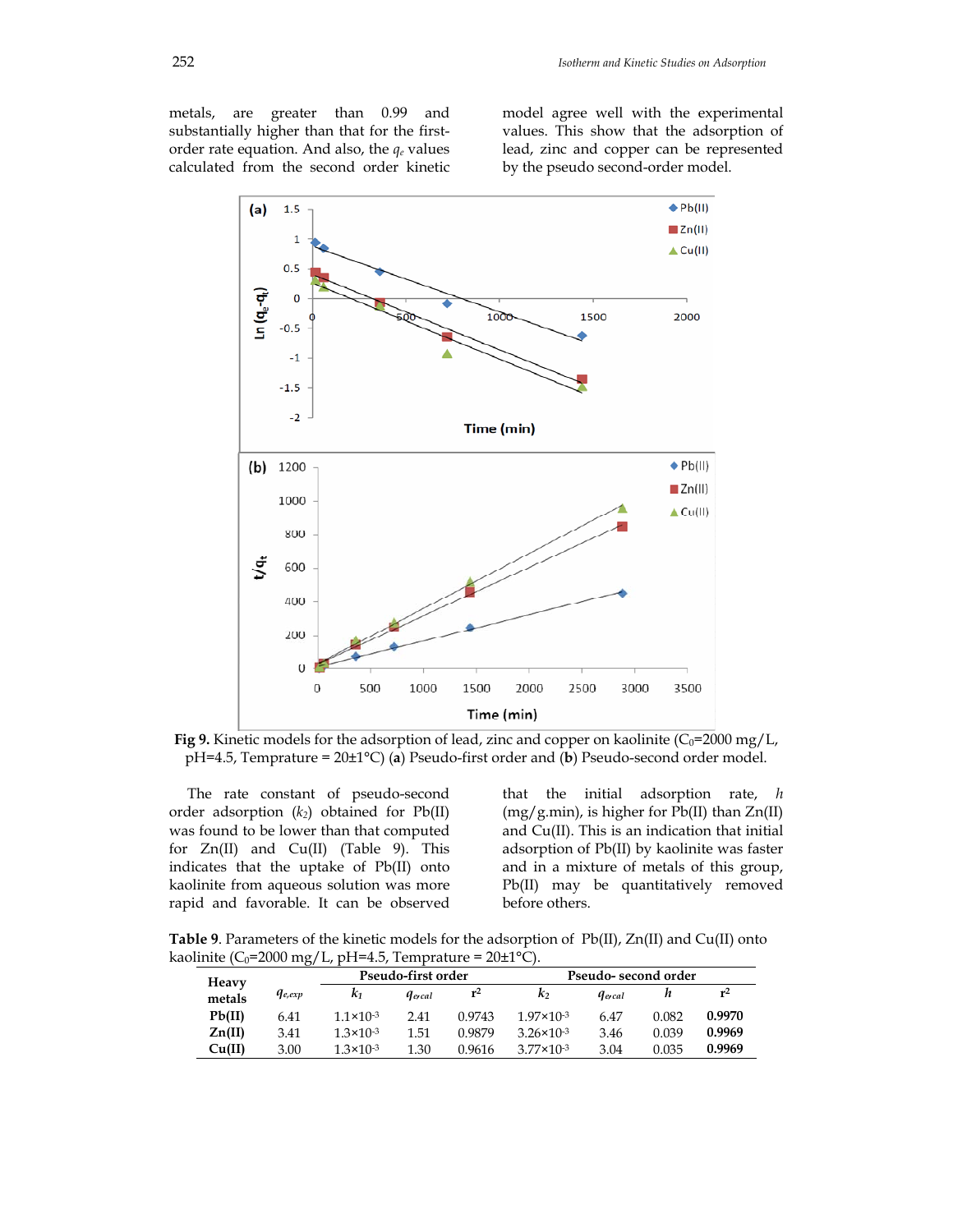### **CONCLUSION**

 This study investigated the feasibility of kaolinite used as a low-cost adsorbent for the removal of  $Pb(II)$ ,  $Zn(II)$  and  $Cu(II)$ from aqueous solution. The experimental results were analyzed using four adsorption isotherm models, the Freundlich, Langmuir, Temkin and Redlich-Peterson, isotherm models. Evaluating the correlation coefficients from the four isotherm equations using two-way ANOVA at p < 0.05 for fitting the analytical data showed that the Redlich-Peterson isotherm described the data appropriable than others. This was expected, because a degree of heterogeneity (*β*) is included and this equation can be used successfully at high solute concentrations. By using the Langmuir isotherm, the adsorption capacities for  $Pb(II)$ ,  $Zn(II)$  and  $Cu(II)$  are found as 7.75 mg/g, 4.95 mg/g and 4.42  $mg/g$  respectively. The effectiveness of kaolinite in the sorption of the three metals from aqueous system was  $Pb(II) > Zn(II) >$ Cu(II). This preferential sorption behavior could be explained in terms of ionic radii of the metal ions. The separation parameters,  $S_F$ , for the three metals are less than unity indicating that kaolinite is an appropriate adsorbent for the three metal ions. However,  $S_F$  value of  $Cu(II) > Zn(II) >$ Pb(II), indicate that in a mixed metal ion system, Pb(II) will compete for binding sites faster than Zn(II) and Cu(II). The adsorption data of Pb(II), Zn(II) and Cu(II) ions on kaolinite showed that the pseudosecond order model was more suitable than the pseudo-first order model. The calculated rate constants of the adsorption showed that the uptake of Pb(II) onto kaolinite from aqueous solution was more rapid and favorable. In batch mode adsorption studies, the amount of Pb(II),  $Zn(II)$  and  $Cu(II)$  ions uptake  $(mg/g)$  was found to increase in concentration and contact time. As a result of this study, it may be concluded that kaolinite may be used for removal of heavy metal pollution from wastewater since it is of low-cost, abundant and a locally available adsorbent.

#### **REFRENCES:**

Al-Jlil, S.A. and Alsewailem, F.D. (2009) Saudi Arabian clays for lead removal in wastewater. Appl. Clay Sci. 42, 671– 674.

- Ayoub, G.M., Semerjian, L., Acra, A., El Fadel, M. and Koopman, B. (2001) Heavy metal removal by coagulation with seawater liquid bittern. J. Environ. Eng. 127(3), 196–202.
- Bansal, R.C. and Goyal, M. (2005) Activated Carbon Adsorption, Boca Raton, Crc Press Taylor Francis Group.
- Bhattacharya, K.G. and Gupta, S.S. (2008) Kaolinite and montmorillonite as adsorbents for Fe(III), Co(II) and Ni(II) in aqueous medium. Appl. Clay Sci. 4, 1-9.
- Bhattacharya, A.K., Mandal, S.N. and Das, S.K. (2006) Adsorption of Zn(II) from aqueous solution by using different adsorbents. Chem. Eng. J. 123, 43–51.
- Bohn, H.L., McNeal, B.L. and O'Connor, G.A. (1985) Soil Chemistry. Second edition. John Wiley and Sons, New York.
- Bose, P., Bose, M.A. and Kumar, S. (2002) Critical evaluation of treatment strategies involving adsorption and chelation for wastewater containing copper, zinc, and cyanide. Adv. Environ. Res. 7, 179–195.
- Chantawong, V., Harvey, N.W. and Bashkin, V.N. (2003) Comparison of heavy metal adsorptions by Thai kaolin and ball clay. Water Air Soil Pollut. 148, 111-125.
- Eckenfelder, W.W. (2000) Industrial Water Pollution Control, (McGraw-Hill Companies), pp. 451-457.
- Freundlich, H.Z. (1906) Over The Adsorption in Solution. J. Phys. Chem., 57A, 385-470.
- Guibal, E., Milot, C. and Tobin, M. (1998) Metal-anion sorption by chitosan beads: equilibrium and kinetic studies. Ind. Eng. Chem. Res. 37,1454–63.
- Ho, Y.S. and McKay, G. (1999) Pseudosecond order model for sorption processes. Process Biochem. 34, 451– 465.
- Ho, Y.S., Wase, D.A.J. and Forster, C.F. (1996) Removal of lead ions from aqueous solution using sphagnum moss peat as adsorbent. Water SA. 22(3), 219-224.
- Jokela, P. and Keskitalo, P. (1999) Plywood mill water system closure by dissolved air flotation treatment. Water Sci.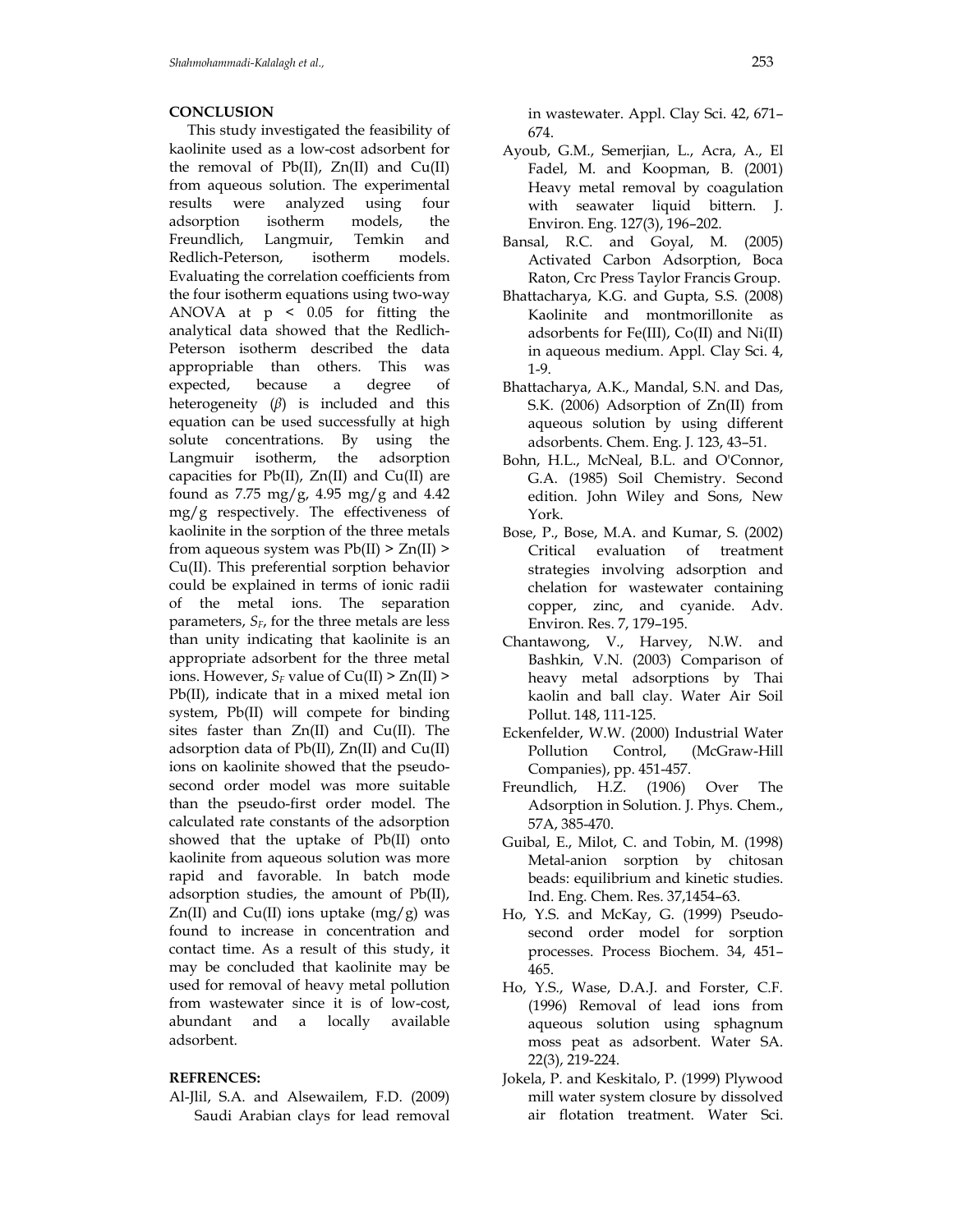Technol. 40, 33–42.

- Jüttner, K., Galla, U. and Schmieder, H. (2000) Electrochemical approaches to environmental problems in the process industry. Electrochimica Acta. 45, 2575–2594.
- Lagergren, S. (1898) About the theory of so-called adsorption of soluble substances, Kungliga Svenska Vetenskapsakademiens. Handlingar. 24, 1–39.
- Langmuir, I. (1918) The Adsorption of Gases on Plane Surfaces of Glass, Mica, and Platinum. J.A.M. Chem. Soc. 40, 1361-1403.
- Matis, K.A., Zouboulis, A.I., Lazaridis, N.K. and Hancock, I.C. (2003) Sorptive flotation for metal ions recovery. Int. J. Miner. Process.70, 99–108.
- Metcalf and Eddy, (2003) Wastewater Engineering: Treatment and Reuse. (McGraw Hill International Edition, New York). pp. 478-483.
- Michael, H.J. and Jöse, L.V. (2007) Kinetic study of liquid-phase adsorptive removal of heavy metal ions by Almond Tree (TERMINALIA CATAPPA L.) leaves waste. Bull. Chem. Soc. Ethiop. 21(3), 349-362.
- Potgieter, J.H., Vermaak, S.S. and Kalibantonga, P.D. (2006) Heavy metals removal from solution by palygorskite clay. Miner. Eng. 19(5): 463–470.
- Redlich, O. and Peterson, D.L., (1959) A useful adsorption isotherm. J. Phys. Chem. 63, 1024–1029.
- Selim, H.M. and Amacher, M.C. (1997) Reactivity and Transport of Heavy Metals in Soils. CRC/Lewis Publishers, Boca Raton.
- Semerjian, L. and Ayoub, G.M. (2003) High-pH-magnesium coagulation– flocculation in wastewater treatment. Adv. Environ. Res. 7, 389– 403.
- Shammas, N.K. (2004) Coagulation and flocculation in Physicochemical Treatment Processes, edited by L.K. Wang, Y.T. Hung and N.K. Shammas,

(Humana Press, New Jersey), pp. 103– 140.

- Singh, S.P., Ma, L.Q. and Harris, W.G. (2001) Heavy metal interaction with phosphatic clay: sorption and desorption behavior. J. Environ. Qual. 30(6),1961–1968.
- Sparks, D.L. (1989) Kinetics of soil chemical processes. Academic Press, San Diego, CA.
- Sparks, D.L. and Suarez, D.L. (eds) (1991) Rates of soil chemical processes. SSSA Spec Publ No. 27, Soil Sci. Soc.Am.,Madison,Wl.
- Sposito, G. (1989) The Chemistry of Soils. Oxford University Press, Inc., New York.
- Temkin, M.J. and Pyzhev, V. (1940) Kinetics of ammonia synthesis on promoted iron catalysts. Acta Physiochim. Urs. 12, 217-222.
- Vimonses, V., Lei, Sh., Jin, B., Chow, W.K. and Saint, Ch. (2009) Kinetic study and equilibrium isotherm analysis of Congo Red adsorption by clay materials. Chem. Eng. J. 148, 354–364.
- WHO. (1984) World Health Organisation, report, Guidelines for drinking water quality, Geneva.
- Wingenfelder, U., Hansen, C., Furrer, G. and Schulin, R. (2005) Removal of heavy metals from mine water by natural zeolites. Environ. Sci. Technol. 39, 4606–4613.
- Yang, X.J., Fane, A.G. and MacNaughton, S. (2001) Removal and recovery of heavy metals from wastewater by supported liquid membranes. Water Sci. Technol. 43, 341–348.
- Yong, R.N., Mohamed, A.M.O. and Warkentin, B.P. (1992) Principles of contaminant Transport in Soils. Elsevier.
- Zhu, S., Hou, H. and Xue, Y. (2008) Kinetic and isothermal studies of lead ion adsorption onto bentonite. Appl. Clay Sci. 40, 171-178.

(Received: May 17-2011, Accepted: Aug. 1-2011)